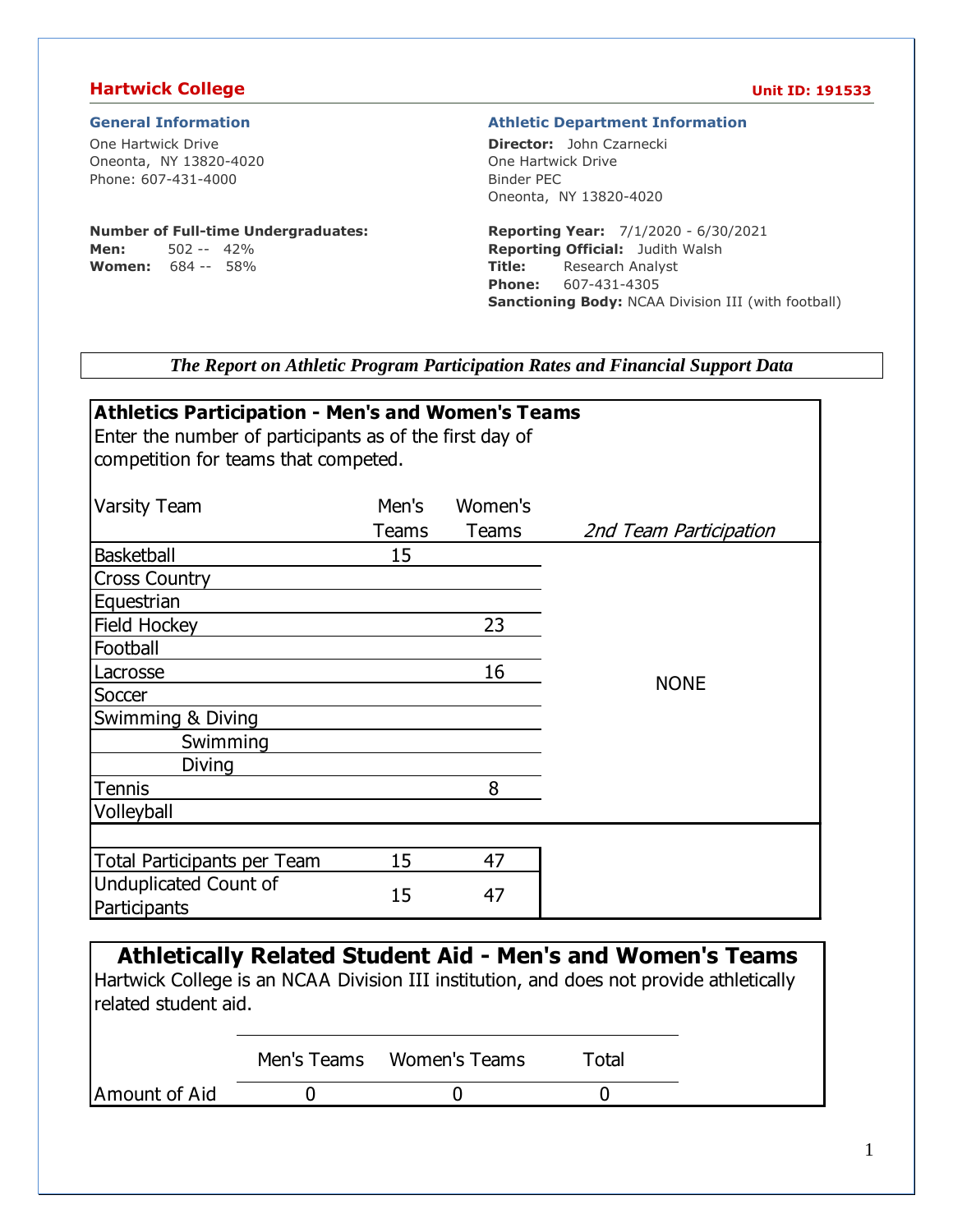# **Total Expenses - Men's and Women's Teams**

Enter all expenses attributable to intercollegiate athletic activities. This includes appearance guarantees and options, athletically related student aid, contract services, equipment, fundraising activities, operating expenses, promotional activities, recruiting expenses, salaries and benefits, supplies, travel, and any other expenses attributable to intercollegiate athletic activities.

## Report actual numbers, not budgeted or estimated numbers.

|                                    | Men's  | Women's | Total     |
|------------------------------------|--------|---------|-----------|
| <b>Basketball</b>                  | 93,570 |         | 93,570    |
| Field Hockey                       |        | 79,527  | 79.527    |
| Lacrosse                           |        | 82,922  | 82,922    |
| Total except basketball & football |        | 207,730 | 207,730   |
| Total                              | 93.570 | 207.730 | 301,300   |
| Not allocated by gender            |        |         | 1,591,153 |
| <b>Grand Total</b>                 |        |         | 1,892,453 |
|                                    |        |         |           |

| Total Expenses - sports that did not compete 2020-21 |
|------------------------------------------------------|
| Football - 183,532                                   |
| Men's Cross Country - 6,914                          |
| Men's Lacrosse - 81,310                              |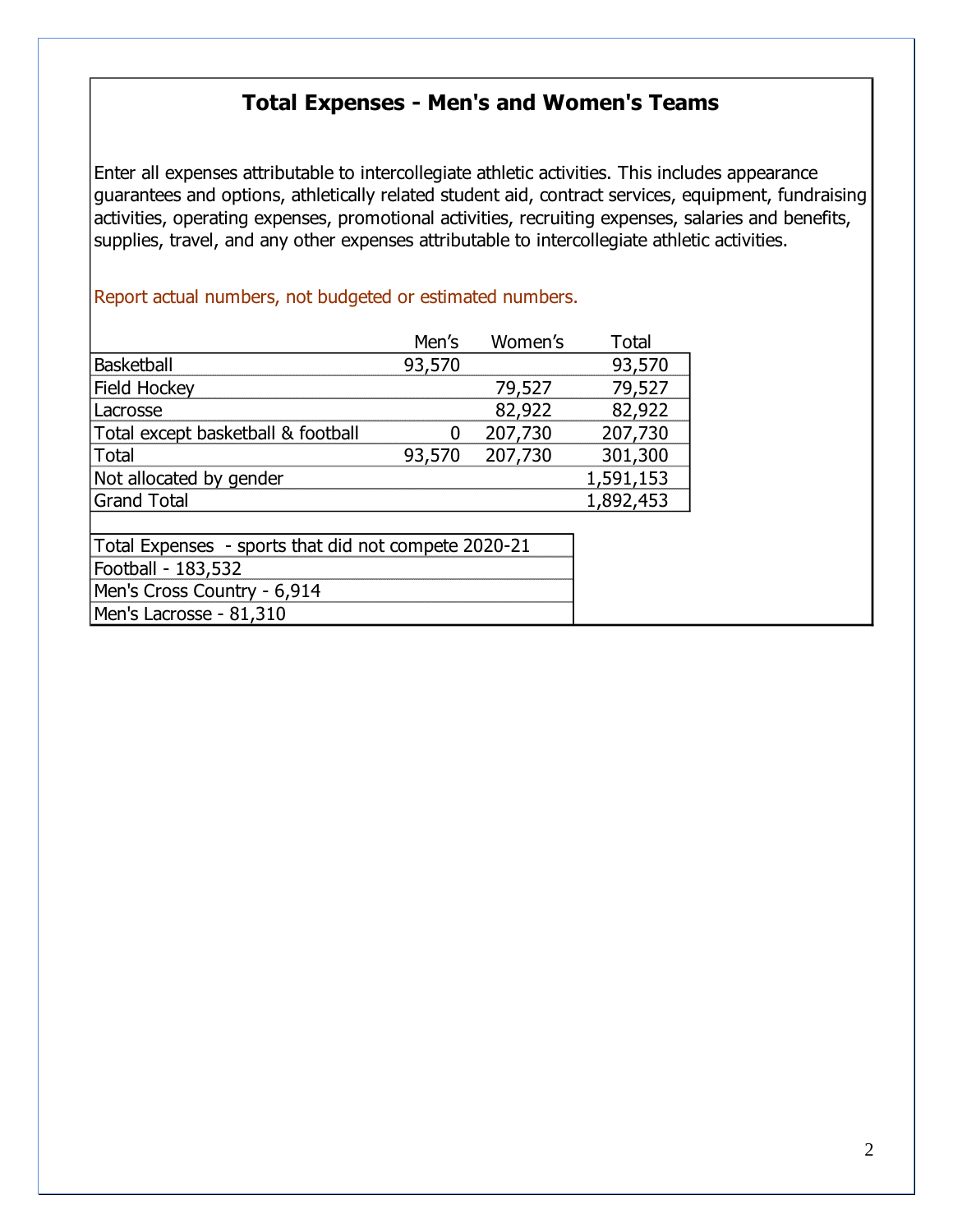# **Total Revenue - Men's and Women's Teams**

Enter all Revenue attributable to intercollegiate athletic activities. This includes appearance guarantees and options, athletically related student aid, contract services, equipment, fundraising activities, operating Revenue, promotional activities, recruiting Revenue, salaries and benefits, supplies, travel, and any other Revenue attributable to intercollegiate athletic activities.

Report actual numbers, not budgeted or estimated numbers.

|                                    | Men's  | Women's | l otal  |
|------------------------------------|--------|---------|---------|
| <b>Baskethall</b>                  | 93,570 |         |         |
| Field Hockey                       |        | 79.527  |         |
| _acrosse                           |        | 82.922  | 2.922   |
| Total except basketball & football |        | 207.730 | 207,730 |
| <u> Lutal</u>                      | 93.570 | 207.730 | 301,300 |
| Not allocated by gender            |        |         | -591    |
| <b>Grand Total</b>                 |        |         |         |
|                                    |        |         |         |

| Total Revenue - sports that did not compete 2020-21 |
|-----------------------------------------------------|
| Football - 183,532                                  |
| Men's Cross Country - 6,914                         |
| Men's Lacrosse - 81,310                             |

|                      |           |                    | <b>Varsity Head Coaches</b> |           |           |                    |                   |           |
|----------------------|-----------|--------------------|-----------------------------|-----------|-----------|--------------------|-------------------|-----------|
|                      |           |                    |                             |           |           |                    |                   |           |
|                      |           |                    |                             |           |           |                    |                   |           |
|                      |           |                    | Male Head Coach             |           |           |                    | Female Head Coach |           |
|                      | Full time | Part time Fulltime |                             | Part time | Full time | Part time Fulltime |                   | Part time |
| Varsity Team         | coaching  | coaching           | HC                          | НC        | coaching  | coaching           | HC                | HС        |
|                      | duties    | duties             | employee                    | employee  | duties    | duties             | employee          | employee  |
| Men's Teams          |           |                    |                             |           |           |                    |                   |           |
| <b>Basketball</b>    |           |                    |                             |           |           |                    |                   |           |
|                      |           |                    |                             |           |           |                    |                   |           |
| <b>Women's Teams</b> |           |                    |                             |           |           |                    |                   |           |
| Field Hockey         |           |                    |                             |           |           |                    |                   |           |
| Lacrosse             |           |                    |                             |           |           |                    |                   |           |
| Tennis               |           |                    |                             |           |           |                    |                   |           |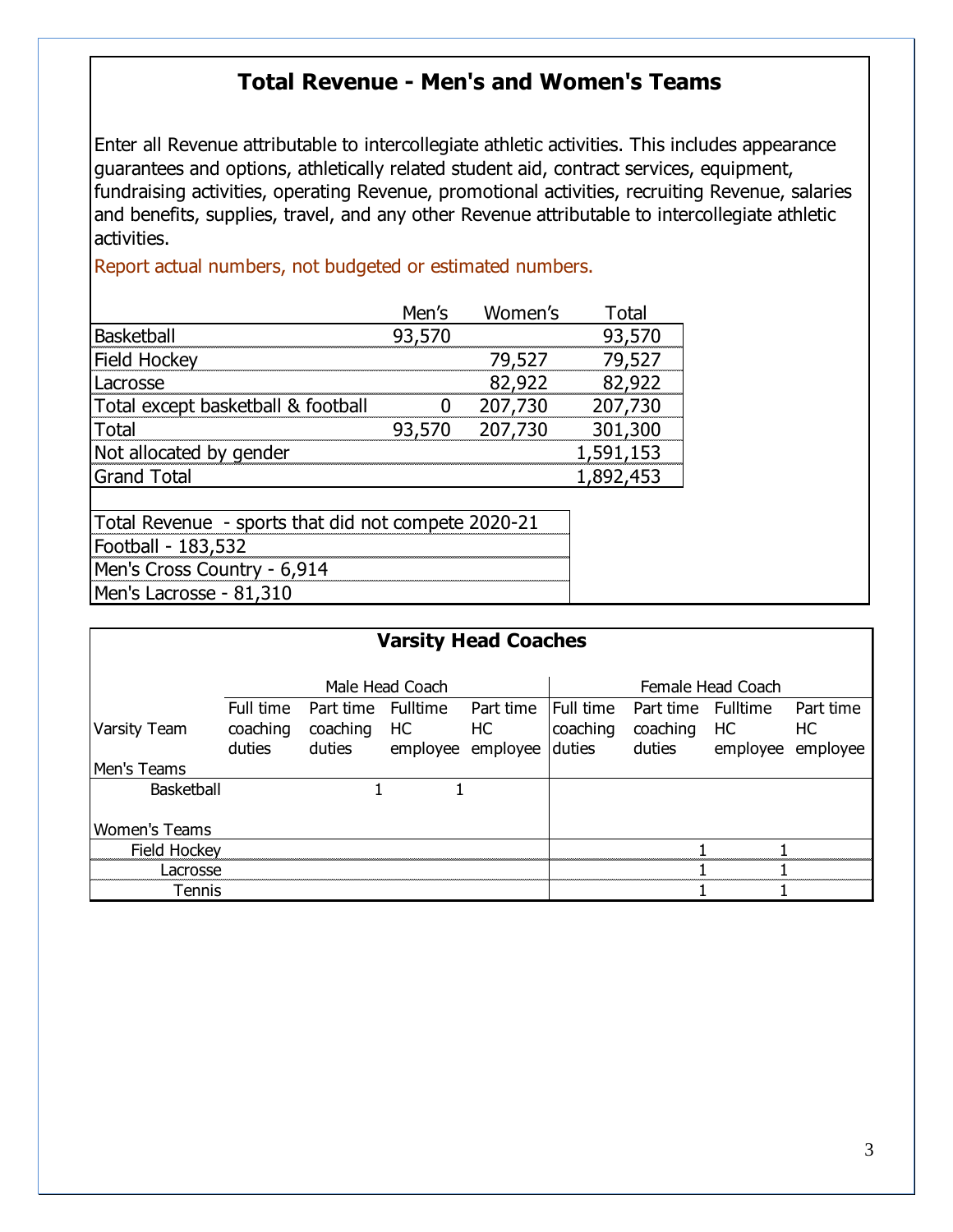# **Head Coaches' Salaries - Men's and Women's Teams**

Enter only salaries and bonuses that your institution pays head coaches as compensation for coaching. Do not include benefits on this screen. Do not include volunteer coaches in calculating the average salary and the Full-Time Equivalent (FTE) Total.

|                                                                              | Men's Teams | <b>Women's Teams</b> |
|------------------------------------------------------------------------------|-------------|----------------------|
| Average Annual Institutional Salary per Head<br>Coaching Position            | 47,449      | 30,726               |
| (for coaching duties only)                                                   |             |                      |
| Number of Head Coaching Positions Used to<br>Calculate the Average           |             |                      |
| Number of Volunteer Head Coaching<br>Positions                               |             |                      |
| (Do not include these coaches in your salary or FTE calculations.)           |             |                      |
| Average Annual Institutional Salary per Full-<br>time equivalent (FTE)       | 67,784      | 38,408               |
| Sum of Full-Time Equivalent (FTE) Positions<br>Used to Calculate the Average |             | 2.4                  |

# **Assistant Coaches - Men's Teams**

For each men's team, indicate whether the assistant coach is male or female, was assigned to the team on a full-time or part-time basis, and whether the coach was employed by the institution on a full-time basis or on a part-time or volunteer basis, by entering a 1 in the appropriate field

|                 | Male Assistant Coaches |                                                                                                         |  |                          | <b>Female Assistant Coaches</b> |                      |  |                   |
|-----------------|------------------------|---------------------------------------------------------------------------------------------------------|--|--------------------------|---------------------------------|----------------------|--|-------------------|
| Varsity<br>Team |                        | Full time Part time Fulltime Part time   Full time Part time Fulltime Part time<br>coaching coaching HC |  | HC                       |                                 | coaching coaching HC |  | HC.               |
|                 | duties                 | duties                                                                                                  |  | employee employee duties |                                 | duties               |  | employee employee |
| Basketball      |                        |                                                                                                         |  |                          |                                 |                      |  |                   |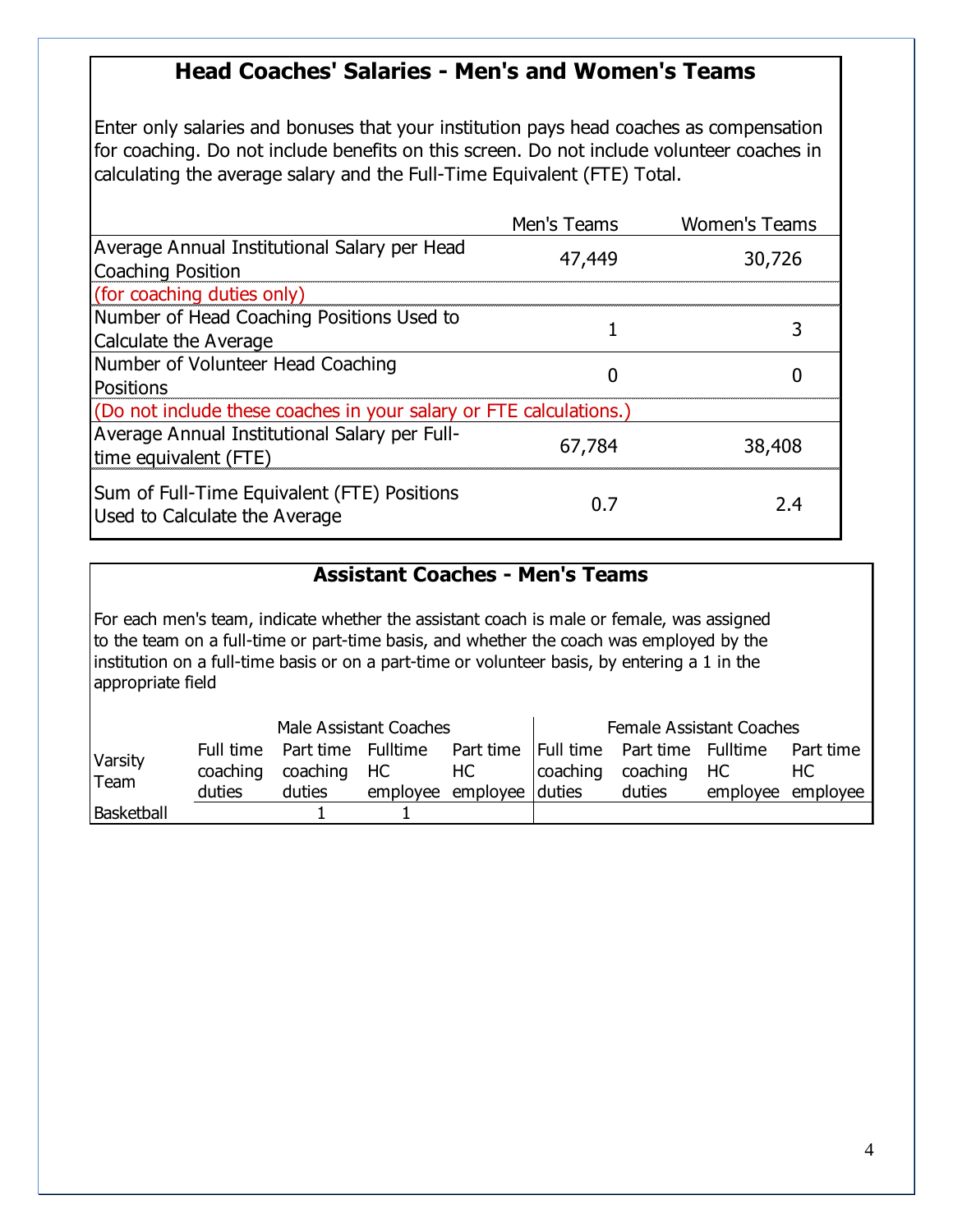# **Assistant Coaches - Women's Teams**

For each women's team, indicate whether the assistant coach is male or female, was assigned to the team on a full-time or part-time basis, and whether the coach was employed by the institution on a full-time basis or on a part-time or volunteer basis, by entering a 1 in the appropriate field

| Male Assistant Coaches |          |        |                | <b>Female Assistant Coaches</b>                                     |  |                      |                   |                 |
|------------------------|----------|--------|----------------|---------------------------------------------------------------------|--|----------------------|-------------------|-----------------|
| Varsity<br>Team        | coaching |        | coaching HC HC | Full time Part time Fulltime Part time Full time Part time Fulltime |  | coaching coaching HC |                   | Part time<br>HC |
|                        | duties   | duties |                | employee employee duties                                            |  | duties               | employee employee |                 |
| Field Hockey           |          |        |                |                                                                     |  |                      |                   |                 |
| Lacrosse               |          |        |                |                                                                     |  |                      |                   |                 |
| Tennis                 |          |        |                |                                                                     |  |                      |                   |                 |

# **Assistant Coaches' Salaries - Men's and Women's Teams**

Enter only salaries and bonuses that your institution pays Assistant coaches as compensation for coaching. Do not include benefits on this screen. Do not include volunteer coaches in calculating the average salary and the Full-Time Equivalent (FTE) Total.

|                                                                    | Men's Teams | <b>Women's Teams</b> |
|--------------------------------------------------------------------|-------------|----------------------|
| Average Annual Institutional Salary per                            | 18,900      | 18,900               |
| <b>Assistant Coaching Position</b>                                 |             |                      |
| (for coaching duties only)                                         |             |                      |
| Number of Assistant Coaching Positions                             |             |                      |
| Used to Calculate the Average                                      |             |                      |
| Number of Volunteer Assistant Coaching                             |             |                      |
| Positions                                                          |             |                      |
| (Do not include these coaches in your salary or FTE calculations.) |             |                      |
| Average Annual Institutional Salary per Full-                      |             |                      |
| time equivalent (FTE)                                              | 27,000      | 27,000               |
| Sum of Full-Time Equivalent (FTE) Positions                        |             | 1.4                  |
| Used to Calculate the Average                                      | 0. 7        |                      |